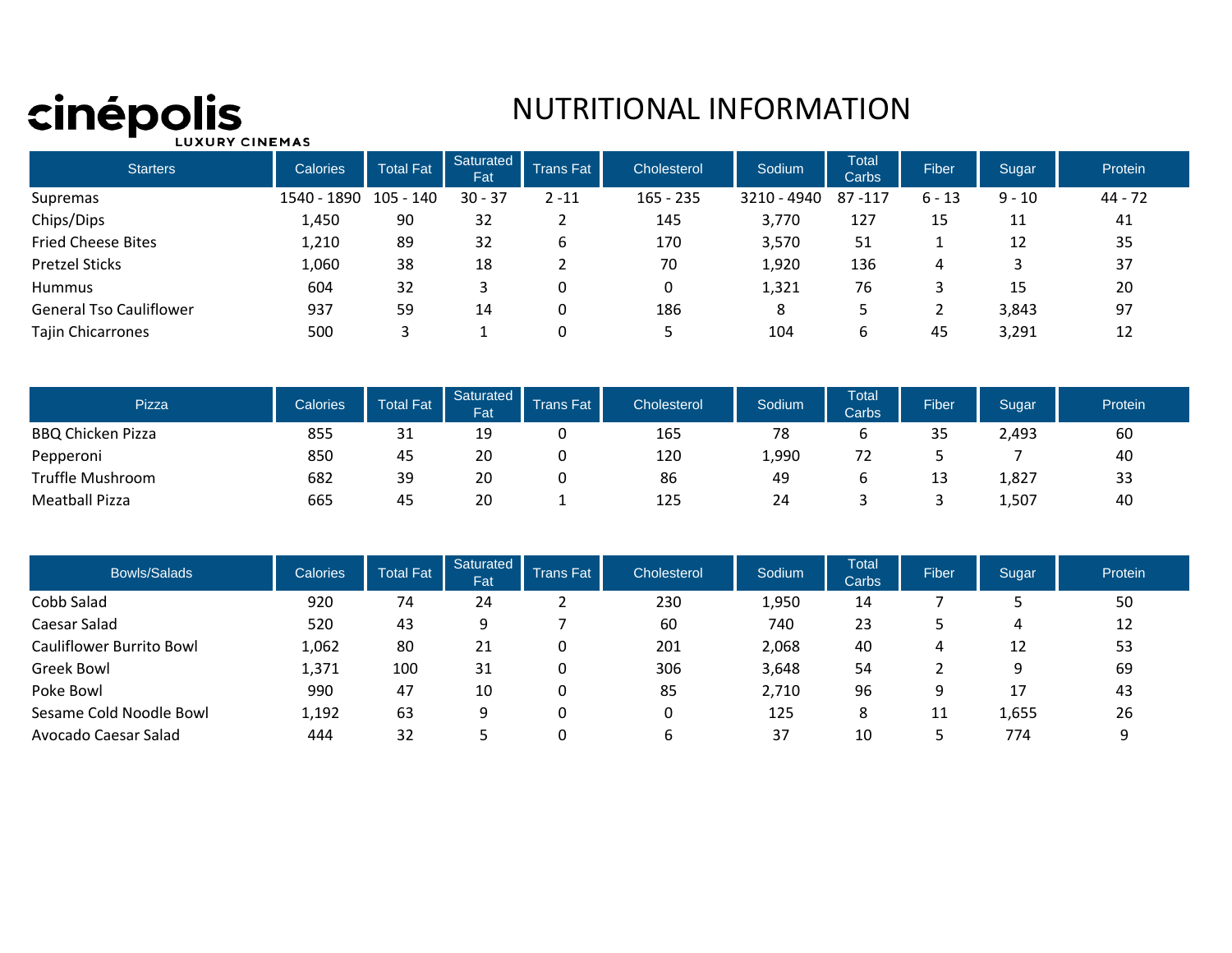| <b>Tacos</b>   | Calories | Total Fat | Saturated<br><b>Fat</b> | Trans Fat | Cholesterol | Sodium | <b>Total</b><br><b>Carbs</b> | <b>Fiber</b> | Sugar | Protein |
|----------------|----------|-----------|-------------------------|-----------|-------------|--------|------------------------------|--------------|-------|---------|
| Picadillo      | 927      | 49        | 41                      |           | 154         | 2,839  | 82                           |              |       | 39      |
| Lobster Diabla | 1,046    | 81        | - 1                     |           | 99          | 1,664  | 61                           |              |       | 16      |
| Ancho Chicken  | 563      | 32        |                         |           | 120         | 1,500  | 49                           |              |       | 25      |

| <b>Entrees</b>         | <b>Calories</b> | <b>Total Fat</b> | <b>Saturated</b><br>Fat | <b>Trans Fat</b> | Cholesterol | Sodium | <b>Total</b><br>Carbs | <b>Fiber</b> | Sugar | Protein |
|------------------------|-----------------|------------------|-------------------------|------------------|-------------|--------|-----------------------|--------------|-------|---------|
| <b>Classic Burger</b>  | 985             | 74               | 21                      |                  | 115         | 1,594  | 55                    |              | 15    | 26      |
| <b>Brunch Burger</b>   | 1,431           | 109              | 33                      |                  | 388         | 60     |                       |              | 1,738 | 65      |
| Lobster Grilled Cheese | 1,513           | 130              | 35                      | 0                | 147         | 2.445  | 58                    | 0            |       | 16      |
| Chicken Strips         | 1,150           | 83               | 10                      | 0                | 95          | 1,850  | 68                    | 15           | 9     | 36      |
| Fish & Chips           | 1,490           | 108              | 14                      | 12               | 95          | 3,510  | 95                    |              | 15    | 39      |
| Spicy Chicken Sandwich | 1,063           | 51               | 8                       | 0                | 98          | 494    | 12                    | 14           | 1,967 | 50      |
| Mushroom Onion Burger  | 1,255           | 89               | 35                      |                  | 227         | 67     |                       | 14           | 1,240 | 49      |

| <b>Desserts</b>  | Calories    | <b>Total Fat</b> | <b>Fat</b> | Saturated Trans Fat | Cholesterol | Sodium      | <b>Total</b><br><b>Carbs</b> | <b>Fiber</b> | Sugar     | Protein |
|------------------|-------------|------------------|------------|---------------------|-------------|-------------|------------------------------|--------------|-----------|---------|
| Cookie Trio      | 1080 - 1200 | $48 - 66$        | $18 - 30$  |                     | $90 - 120$  | $630 - 660$ | 144-156                      |              | 85        | ᅩᄼ      |
| Malted Milkshake | 736 - 844   | $40 - 41$        | $28 - 29$  | 0 172.8             | $319 - 367$ | $83 - 108$  |                              | 77 - 99      | $15 - 17$ |         |
| Churro Donut     | 649         | 33               | 13         |                     | 48          | 78          |                              | 49           | 385       |         |

| <b>Kids</b>           | Calories | Total Fat | <b>Fat</b> | Saturated Trans Fat | <b>Cholesterol</b> | Sodium | <b>Total</b><br><b>Carbs</b> | <b>Fiber</b> | Sugar | Protein |
|-----------------------|----------|-----------|------------|---------------------|--------------------|--------|------------------------------|--------------|-------|---------|
| Chicken Strips        | 780      | 57        |            |                     | ხ5                 | 1,270  | 45                           | 10           |       | 24      |
| Kids Pizza            | 180      | 38        | <b>+</b>   |                     | 100                | 1,690  | 71                           |              |       | 37      |
| <b>Grilled Cheese</b> | 1,264    | 85        | 21         |                     | 50                 | 2,254  | 93                           |              |       |         |
| Corn Dogs             | 890      | 60        | 13         |                     | 50                 | 2,770  | 75                           | υ            | 10    | 18      |

| <b>Sides</b>        | Calories | Total Fat | Saturated  <br>Fat | <b>Trans Fat</b> | Cholesterol | Sodium | <b>Total</b><br>Carbs | <b>Fiber</b> | Sugar | Protein |
|---------------------|----------|-----------|--------------------|------------------|-------------|--------|-----------------------|--------------|-------|---------|
| <b>French Fries</b> | 280      | 8         |                    |                  |             | 780    | 40                    |              |       |         |
| <b>Tater Tots</b>   | 400      | 12        |                    |                  | 50          | 1,020  | 48                    |              |       | 22      |
| Creamed Corn        | 244      | 20        |                    |                  | 45          | 349    | 11                    | ີ            |       |         |
| Chips & Salsa       | 350      |           |                    |                  |             | 75     | 79.                   |              |       |         |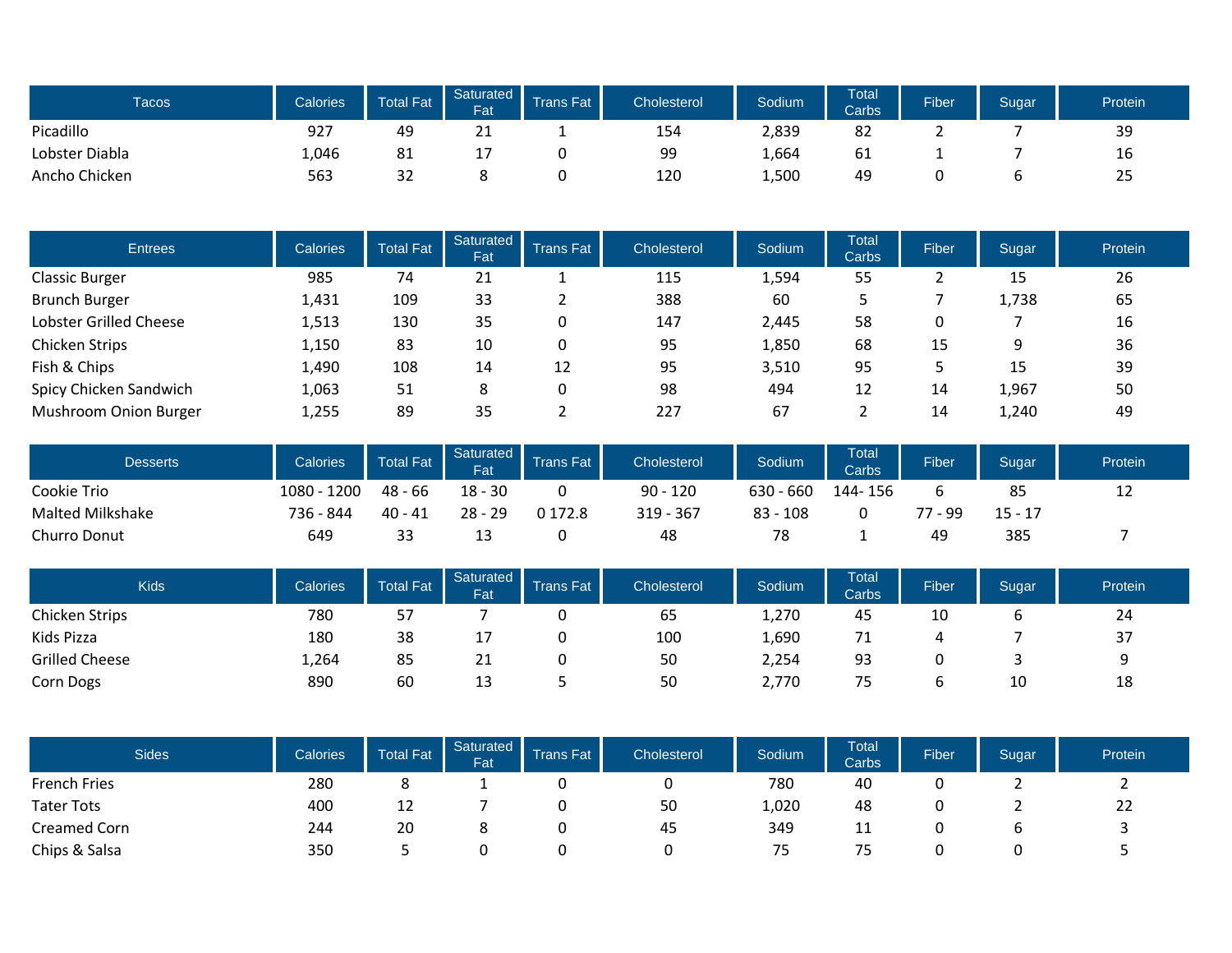| <b>Snacks</b>               | Calories | <b>Total Fat</b> | Saturated<br>Fat | <b>Trans Fat</b> | Cholesterol | Sodium | <b>Total</b><br>Carbs | Fiber | Sugar | Protein |
|-----------------------------|----------|------------------|------------------|------------------|-------------|--------|-----------------------|-------|-------|---------|
| Popcorn                     |          |                  |                  |                  |             |        |                       |       |       |         |
| Plain, No Butter            |          |                  |                  |                  |             |        |                       |       |       |         |
| Bottomless Popcorn (1 Bowl) | 950      | 40               | 4                | $\pmb{0}$        | 0           | 2,744  | 125                   | 25    |       | 20      |
| Small                       | 356      | 19               | 1                | 0                | 0           | 1,176  | 41                    | 11    | 0     | 5       |
| Medium                      | 499      | 27               | 2                | 0                | 0           | 1,646  | 58                    | 16    | 0     |         |
| Large                       | 820      | 33               | 3                | 0                | 0           | 2,744  | 73                    | 20    | 0     | 9       |
| Caramel Popcorn             |          |                  |                  |                  |             |        |                       |       |       |         |
| Small                       | 593      | 21               | 1                | $\pmb{0}$        | 0           | 152    | 97                    | 11    | 56    | 5       |
| Medium                      | 831      | 29               | 2                | 0                | 0           | 212    | 136                   | 16    | 78    |         |
| Large                       | 1,039    | 37               | 2                | 0                | 0           | 266    | 171                   | 20    | 98    | 9       |

| Candy                             | Calories | Total Fat | Saturated<br>Fat | <b>Trans Fat</b> | Cholesterol | Sodium | <b>Total</b><br>Carbs | <b>Fiber</b> | Sugar | Protein |
|-----------------------------------|----------|-----------|------------------|------------------|-------------|--------|-----------------------|--------------|-------|---------|
| M&Ms                              | 1,120    | 40        | 28               | 0                | 32          | 160    | 160                   | 4            | 144   | 8       |
| <b>Chocolate Covered Pretzels</b> | 950      | 40        | 30               | 0                | 0           | 700    | 140                   | 5            | 70    | 15      |
| <b>Chocolate Covered Almonds</b>  | 1,120    | 70        | 28               | 0                | 0           | 70     | 119                   |              | 98    | 21      |
| Sour Patch Kids                   | 864      | 0         | 0                | 0                | 0           | 96     | 220                   | 0            | 132   | 0       |
| <b>Skittles</b>                   | 912      | 0         | 0                | 0                | 0           | 57     | 211                   | 0            | 132   | 0       |
| Gummi Bears                       | 748      | 0         | 0                |                  | 0           | 58     | 173                   | 0            | 109   | 17      |
| Twizzlers                         | 800      |           | 0                | 0                | 0           | 475    | 180                   | 0            | 95    |         |
| Reese's Pieces                    | 1,125    | 53        | 45               | 0                | 0           | 263    | 143                   | 4            | 120   | 23      |
| Peanut M&Ms                       | 1,152    | 60        | 23               | 0                | 24          | 112    | 138                   | 10           | 115   | 23      |
| Milk Duds/Caramelettes            | 978      | 35        | 20               |                  | 0           | 575    | 167                   | 0            | 121   |         |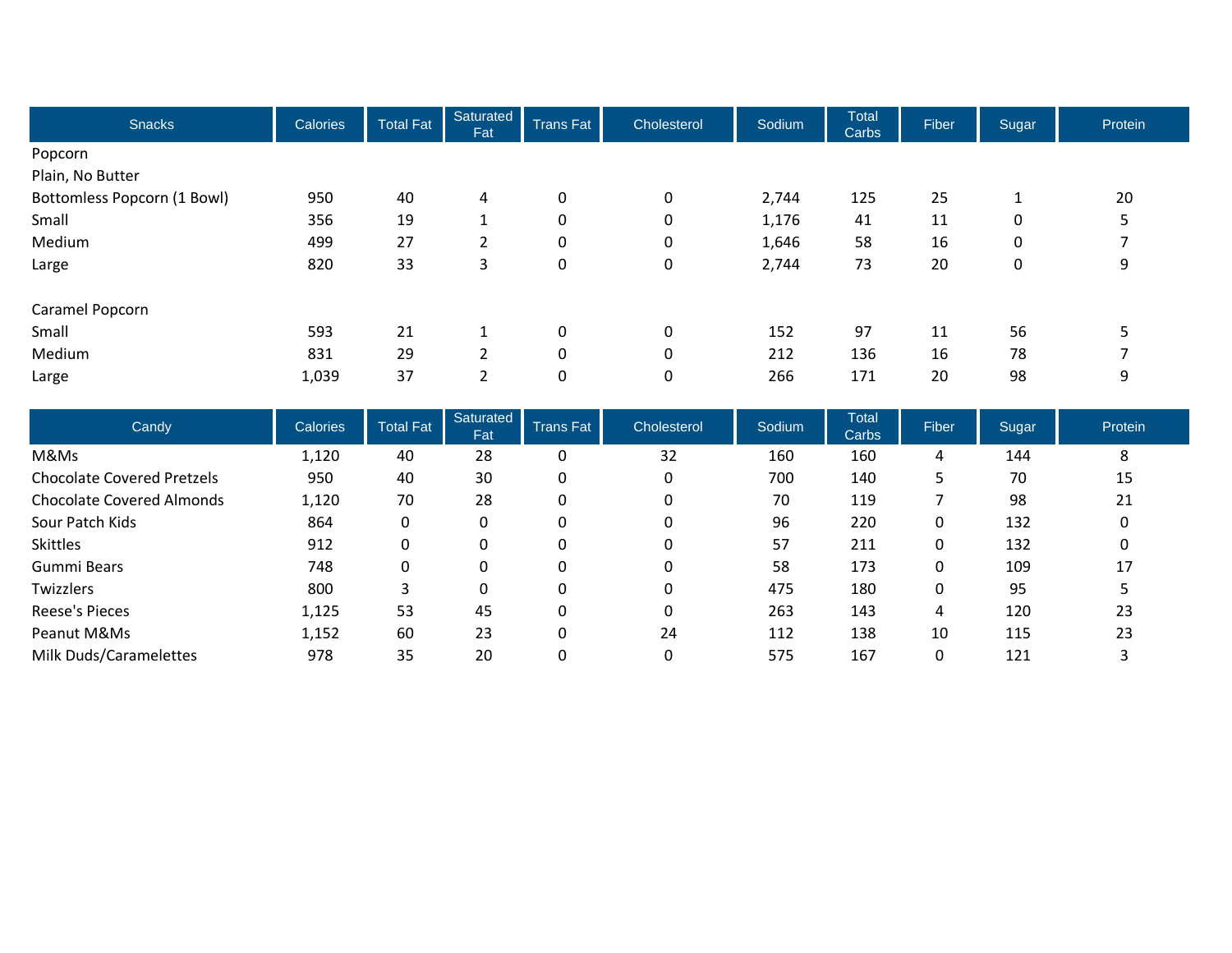| <b>Beverages</b>                     | <b>Calories</b> | <b>Total Fat</b> | Saturated<br>Fat | <b>Trans Fat</b> | Cholesterol  | Sodium     | <b>Total</b><br>Carbs | Fiber        | Sugar       | Protein  |
|--------------------------------------|-----------------|------------------|------------------|------------------|--------------|------------|-----------------------|--------------|-------------|----------|
| 16 oz Drink                          | $0 - 220$       | 0                | 0                | 0                | 0            | $45 - 105$ | $0 - 60$              | $\mathbf{0}$ | $0 - 58$    | $\Omega$ |
| 20 oz Drink                          | $0 - 280$       | 0                | 0                |                  | 0            | $60 - 130$ | $0 - 75$              | 0            | $0 - 72$    |          |
| 32 oz Drink                          | $0 - 640$       | 0                | 0                |                  |              | $45 - 210$ | $0 - 163$             | 0            | $0 - 145$   |          |
| Bottomless Drink (per serving)       | $0 - 640$       | 0                | 0                | 0                | 0            | $45 - 210$ | $0 - 163$             | 0            | $0 - 145$   |          |
| Coffee                               |                 | 0                | 0                | 0                |              | 5          |                       | 0            |             |          |
| Smart Water                          |                 | 0                | 0                | 0                |              | 0          |                       | 0            |             |          |
| Topo Chico                           |                 | 0                | 0                | 0                |              | $\Omega$   |                       |              |             |          |
| Mexican Coke 12 oz                   | 140             | 0                | 0                | 0                |              | 45         | 39                    | 0            | 39          |          |
| Vitamin Water Acai Berri 20oz        | 120             |                  | 0                | 0                |              | 0          | 31                    | 0            | 31          |          |
| Montster Ultra Zero 12 oz            | 10              | 0                | 0                | 0                | 0            | 370        | 6                     | 0            | $\Omega$    |          |
| Simply Orange Juice                  | 160             | 0                | $\Omega$         | 0                |              |            | 43                    | <sup>0</sup> | 40          |          |
| Simply Apple Juice                   | 160             | 0                | 0                | 0                | 0            | 0          | 37                    | 0            | 33          | 0        |
| ICEE 20oz                            | 290 - 330       | 0                | 0                | 0                | 0            | 0          | $77 - 81$             | 0            | $77 - 81$   | $\Omega$ |
| ICEE 32 oz                           | 440 - 480       | 0                | $\Omega$         | 0                | <sup>0</sup> | 0          | $123 - 130$           | $\mathbf 0$  | $123 - 130$ | n        |
| <b>Bottomless ICEE (per Serving)</b> | 440 - 480       | 0                | 0                | 0                |              | 0          | $123 - 130$           | $\Omega$     | $123 - 130$ | 0        |

| <b>Dipping Sauces</b> | <b>Calories</b> | <b>Total Fat</b> | Saturated<br>Fat | <b>Trans Fat</b> | <b>Cholesterol</b> | Sodium | <b>Total</b><br>Carbs | Fiber | Sugar | Protein |
|-----------------------|-----------------|------------------|------------------|------------------|--------------------|--------|-----------------------|-------|-------|---------|
| Ranch Dressing 1.5 oz | 180             | 18               |                  | 0                | 15                 | 345    |                       | 0     |       |         |
| Marinara 2 oz         | 35              | 0                | 0                | 0                |                    | 240    |                       | 0     |       |         |
| Queso 2 oz            | 178             | 16               | 9                | 0                | 52                 | 776    | 3                     |       | 0     |         |
| BBQ Ranch 2oz         | 146             | 13               |                  | 0                | 110                | 366    | 9                     | 0     |       |         |
| Salsa 2 oz            | 63              |                  | 0                | 0                | 0                  | 652    | 6                     |       | 3     |         |
| Sriacha Aioli 2oz     | 231             | 24               | 4                | 0                | 14                 | 333    |                       | 0     |       |         |
| Sour Cream 1oz        | 60              |                  | 4                | 0                | 20                 | 20     |                       | 0     |       |         |
| Tarter Sauce 1.5 oz   | 255             | 26               | 4                | 0                | 23                 | 315    | 6                     | 0     | 3     |         |
| Ketchup 2pz           | 40              | 0                | 0                | 0                |                    | 360    | 10                    | 0     | 8     |         |
| Burger Sauce 1 oz     | 186             | 18               |                  | 0                | 8                  | 390    | 8                     | 0     |       |         |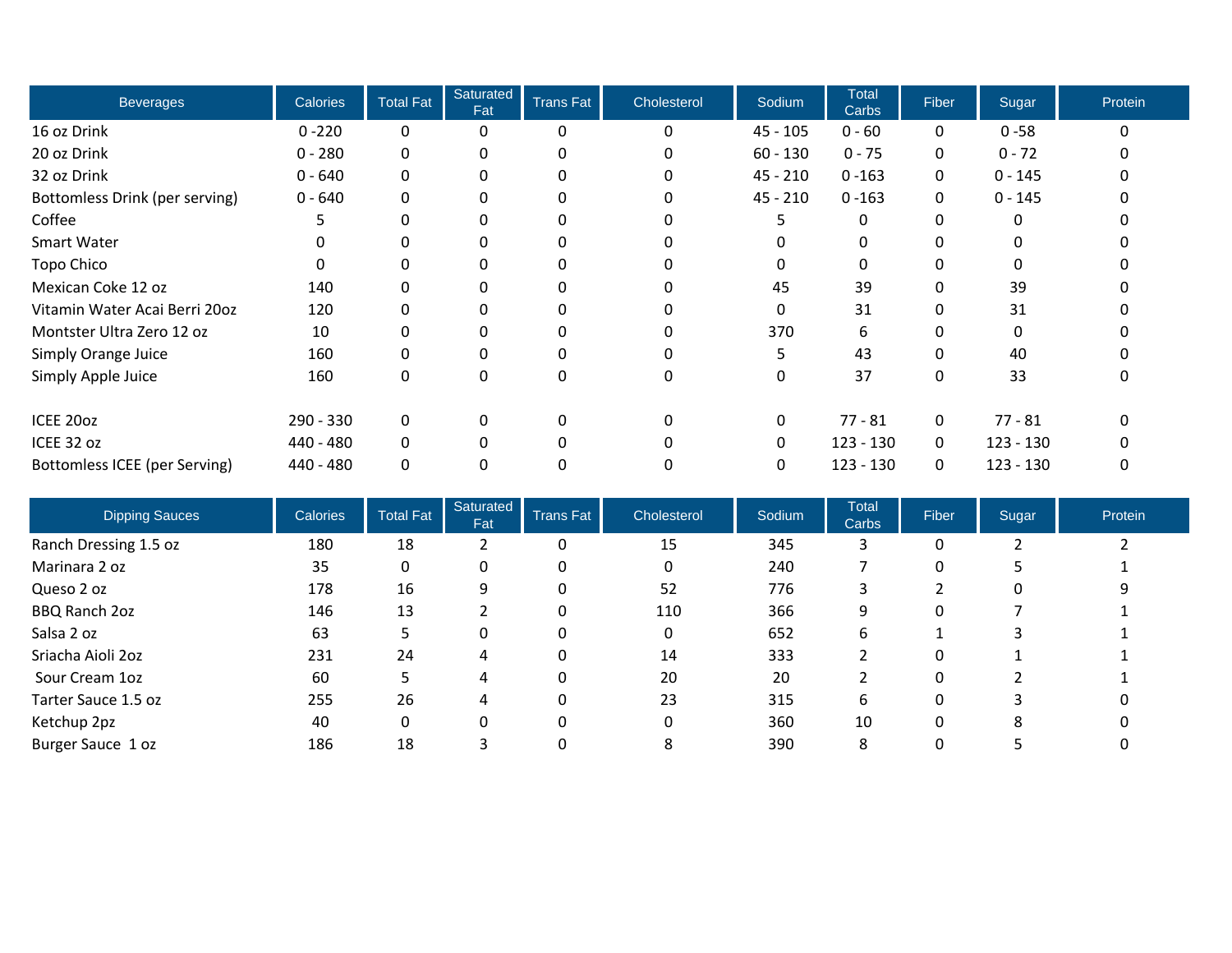### **WE SERVE 8OZ PORTION CANDY**



### **MILK CHOCOLATE CARAMEL BITES 12 FLAVORS GUMMY BEARS MILK CHOCOLATE ALMONDS**

| Nutrition Facts<br>Serving size                                                                                                                                     | 1 oz (28g)     |
|---------------------------------------------------------------------------------------------------------------------------------------------------------------------|----------------|
|                                                                                                                                                                     |                |
| Amount per serving                                                                                                                                                  |                |
| Calories                                                                                                                                                            | 140            |
|                                                                                                                                                                     | % Daily Value* |
| Total Fat 7g                                                                                                                                                        | 9%             |
| Saturated Fat 4g                                                                                                                                                    | 20%            |
| Trans Fat 0g                                                                                                                                                        |                |
| Cholesterol 5mg                                                                                                                                                     | 2%             |
| Sodium 50mg                                                                                                                                                         | 2%             |
| Total Carbohydrate 19g                                                                                                                                              | 7%             |
| Dietary Fiber 0g                                                                                                                                                    | 0%             |
| Total Sugars 17g                                                                                                                                                    |                |
| Includes 15g Added Sugars                                                                                                                                           | 30%            |
| Protein 1g                                                                                                                                                          |                |
|                                                                                                                                                                     |                |
| Vitamin D 0mcg                                                                                                                                                      | 0%             |
| Calcium 46mg                                                                                                                                                        | 4%             |
| Iron 0mg                                                                                                                                                            | 0%             |
| Potassium 81mg                                                                                                                                                      | 2%             |
| *The % Daily Value tells you how much a nutrient in a<br>serving of food contributes to a daily diet. 2,000 calories a<br>day is used for general nutrition advice. |                |



| Nutrition Facts<br>70 servings per container<br>9 Pieces (32g)<br>Serving size                                                                                      |     |
|---------------------------------------------------------------------------------------------------------------------------------------------------------------------|-----|
| Amount per serving<br>Calories                                                                                                                                      | 100 |
| % Daily Value*                                                                                                                                                      |     |
| <b>Total Fat Og</b>                                                                                                                                                 | 0%  |
| Saturated Fat Og                                                                                                                                                    | 0%  |
| Trans Fat 0g                                                                                                                                                        |     |
| Cholesterol 0mg                                                                                                                                                     | 0%  |
| Sodium 20mg                                                                                                                                                         | 1%  |
| Total Carbohydrate 22g                                                                                                                                              | 8%  |
| Dietary Fiber 0g                                                                                                                                                    | 0%  |
| Total Sugars 14g                                                                                                                                                    |     |
| Includes 14g Added Sugars                                                                                                                                           | 28% |
| Protein 1g                                                                                                                                                          |     |
|                                                                                                                                                                     |     |
| Vitamin D 0mcg                                                                                                                                                      | 0%  |
| Calcium 4mg                                                                                                                                                         | 0%  |
| Iron 0mg                                                                                                                                                            | 0%  |
| Potassium 2mg                                                                                                                                                       | 0%  |
| *The % Daily Value tells you how much a nutrient in a<br>serving of food contributes to a daily diet. 2,000 calories a<br>day is used for general nutrition advice. |     |
| Calories per gram:<br>Fat 9 · Carbohydrate 4<br>· Pratein 4                                                                                                         |     |



| <b>Nutrition Facts</b><br>Serving size                                                                                                                              | 1 oz (28g)     |
|---------------------------------------------------------------------------------------------------------------------------------------------------------------------|----------------|
| Amount per serving<br>Calories                                                                                                                                      | 150            |
|                                                                                                                                                                     | % Daily Value* |
| Total Fat 11g                                                                                                                                                       | 14%            |
| Saturated Fat 4g                                                                                                                                                    | 20%            |
| Trans Fat 0g                                                                                                                                                        |                |
| Cholesterol 5mg                                                                                                                                                     | 2%             |
| Sodium 55mg                                                                                                                                                         | 2%             |
| Total Carbohydrate 12g                                                                                                                                              | 4%             |
| Dietary Fiber 2g                                                                                                                                                    | 7%             |
| Total Sugars 10g                                                                                                                                                    |                |
| Includes 8g Added Sugars                                                                                                                                            | 16%            |
| Protein 3g                                                                                                                                                          |                |
|                                                                                                                                                                     |                |
| Vitamin D 0mcg                                                                                                                                                      | 0%             |
| Calcium 65mg                                                                                                                                                        | 6%             |
| Iron 0mg                                                                                                                                                            | 0%             |
| Potassium 147mg                                                                                                                                                     | 4%             |
| *The % Daily Value tells you how much a nutrient in a<br>serving of food contributes to a daily diet. 2,000 calories a<br>day is used for general nutrition advice. |                |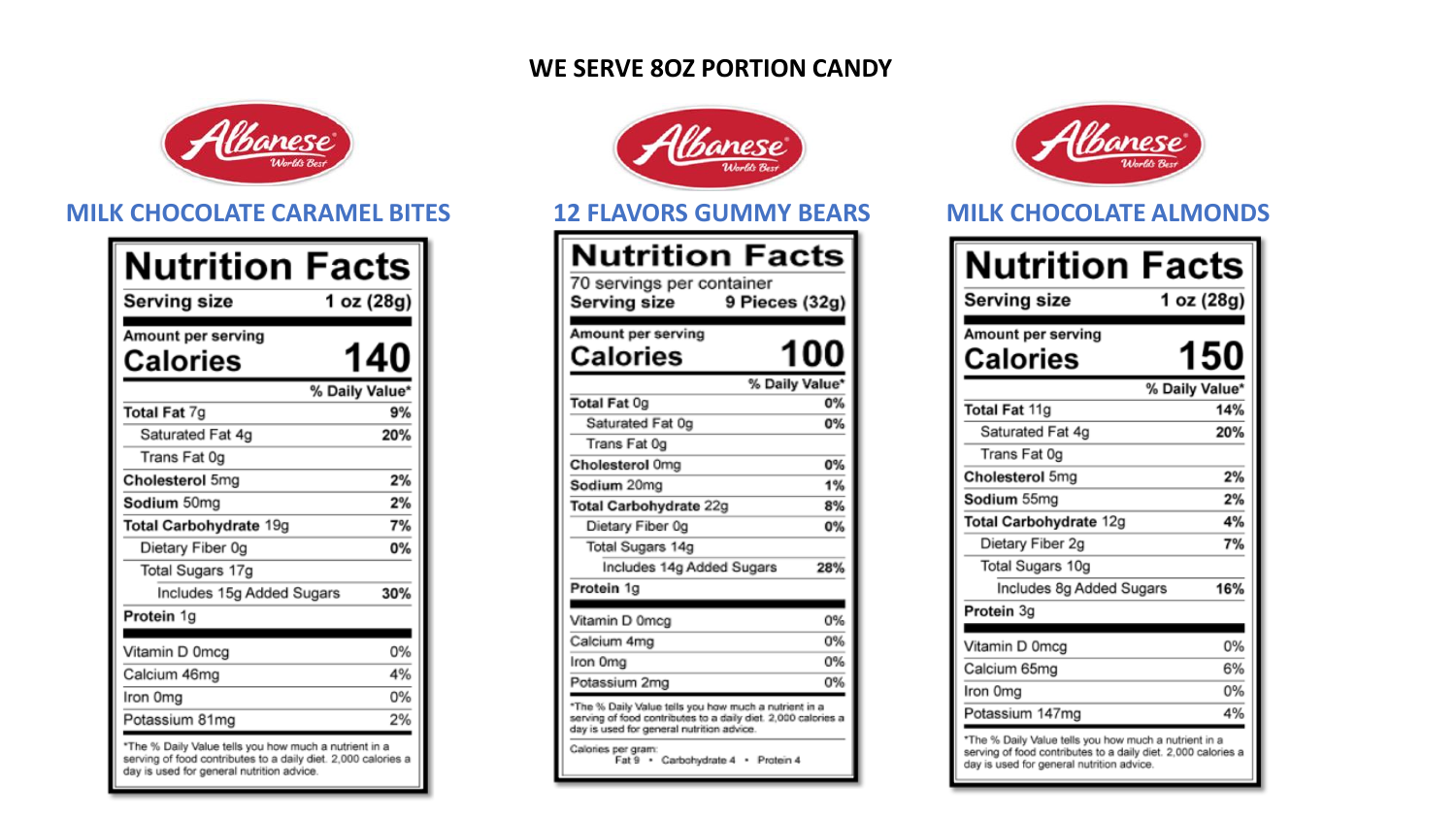

### **MILK CHOCOLATE PRETZELS SOUR PATCH KIDS**

| Nutrition<br>Serving size                             | Facts<br>1 oz (28g) |
|-------------------------------------------------------|---------------------|
| Amount per serving                                    |                     |
| Calories                                              | <b>130</b>          |
|                                                       | % Daily Value*      |
| Total Fat 6g                                          | 8%                  |
| Saturated Fat 3.5g                                    | 18%                 |
| Trans Fat 0g                                          |                     |
| Cholesterol 5mg                                       | 2%                  |
| Sodium 150mg                                          | 7%                  |
| Total Carbohydrate 17g                                | 6%                  |
| Dietary Fiber 1g                                      | 4%                  |
| <b>Total Sugars 9g</b>                                |                     |
| Includes 8g Added Sugars                              | 16%                 |
| Protein 2g                                            |                     |
|                                                       |                     |
| Vitamin D 0mcg                                        | 0%                  |
| Calcium 39mg                                          | 4%                  |
| Iron 1mg                                              | 6%                  |
| Potassium 90mg                                        | 2%                  |
| *The % Daily Value tells you how much a nutrient in a |                     |

serving of food contributes to a daily diet. 2,000 calories a day is used for general nutrition advice.

Calories per gram: Fat 9 · Carbohydrate 4 · Protein 4

### **WE SERVE 8OZ PORTION CANDY**



# **SOFT AND CHEWY CANDY M&M MILK CANDIES**

| <b>Nutrition Facts</b>                                                                                                       |                 |  |  |
|------------------------------------------------------------------------------------------------------------------------------|-----------------|--|--|
| about 75 servings per container                                                                                              |                 |  |  |
| <b>Serving size</b>                                                                                                          | 12 pieces (30g) |  |  |
| <b>Amount per serving</b>                                                                                                    |                 |  |  |
| <b>Calories</b>                                                                                                              | 110             |  |  |
|                                                                                                                              |                 |  |  |
|                                                                                                                              | $\%$ DV*        |  |  |
| <b>Total Fat Og</b>                                                                                                          | $0\%$           |  |  |
| <b>Sodium</b> 25mg                                                                                                           | 1%              |  |  |
| <b>Total Carbohydrate 27g</b>                                                                                                | <b>10%</b>      |  |  |
| <b>Total Sugars 24g</b>                                                                                                      |                 |  |  |
| Includes 24g Added Sugars                                                                                                    | 48%             |  |  |
| Protein 0g                                                                                                                   |                 |  |  |
| Not a significant source of saturated fat, trans fat, cholesterol, dietary fiber, vitamin D,<br>alcium, iron, and potassium. |                 |  |  |
| % DV = % Daily Value                                                                                                         |                 |  |  |



| <b>Nutrition</b>           |     | Amount/serving     | % Daily Value* | Amount/serving                                                       | % Daily Value* |                                       |
|----------------------------|-----|--------------------|----------------|----------------------------------------------------------------------|----------------|---------------------------------------|
|                            |     | Total Fat 5g       | 6%             | Total Carbohydrate 20g                                               | 7%             | *The % Daily<br>Value (DV) tells      |
| acts <sup>:</sup>          |     | Saturated Fat 3.5g | 18%            | Dietary Fiber <1g                                                    | 0%             | you how much<br>a nutrient in a       |
| 00 servings per container  |     | Trans Fat 0g       |                | <b>Total Sugars 18g</b>                                              |                | serving of food                       |
| erving size                |     | Cholesterol <5mg   | 0%             | Includes 17g Added Sugars                                            | 34%            | contributes to a<br>daily diet. 2,000 |
| 0 oz (28g/about 32 pieces) |     | Sodium 20mg        | 1%             | Protein 1g                                                           |                | calories a day is                     |
| alories<br>er serving      | 140 |                    |                | Vitamin D 0mcg 0% . Calcium 30mg 2% . Iron 0mg 0% . Potassium 0mg 0% |                | used for general<br>nutrition advice. |

MILK CHOCOLATE (SUGAR, CHOCOLATE, SKIM MILK, COCOA BUTTER, LACTOSE, MILKFAT, SOY LECITHIN, SALT,<br>ARTIFICIAL AND NATURAL FLAVORS), SUGAR, CORNSTARCH, LESS THAN 1% - CORN SYRUP, DEXTRIN, COLORING<br>(INCLUDES BLUE 1 LAKE, YELLO LAKE, BLUE 2), CARNAUBA WAX, GUM ACACIA  $^{\textcircled{\tiny{1}}\textcircled{\tiny{1}}}$ ALLERGY INFORMATION: CONTAINS MILK AND SOY. MAY CONTAIN PEANUTS.



### NET WT 25 LB (11.34 kg)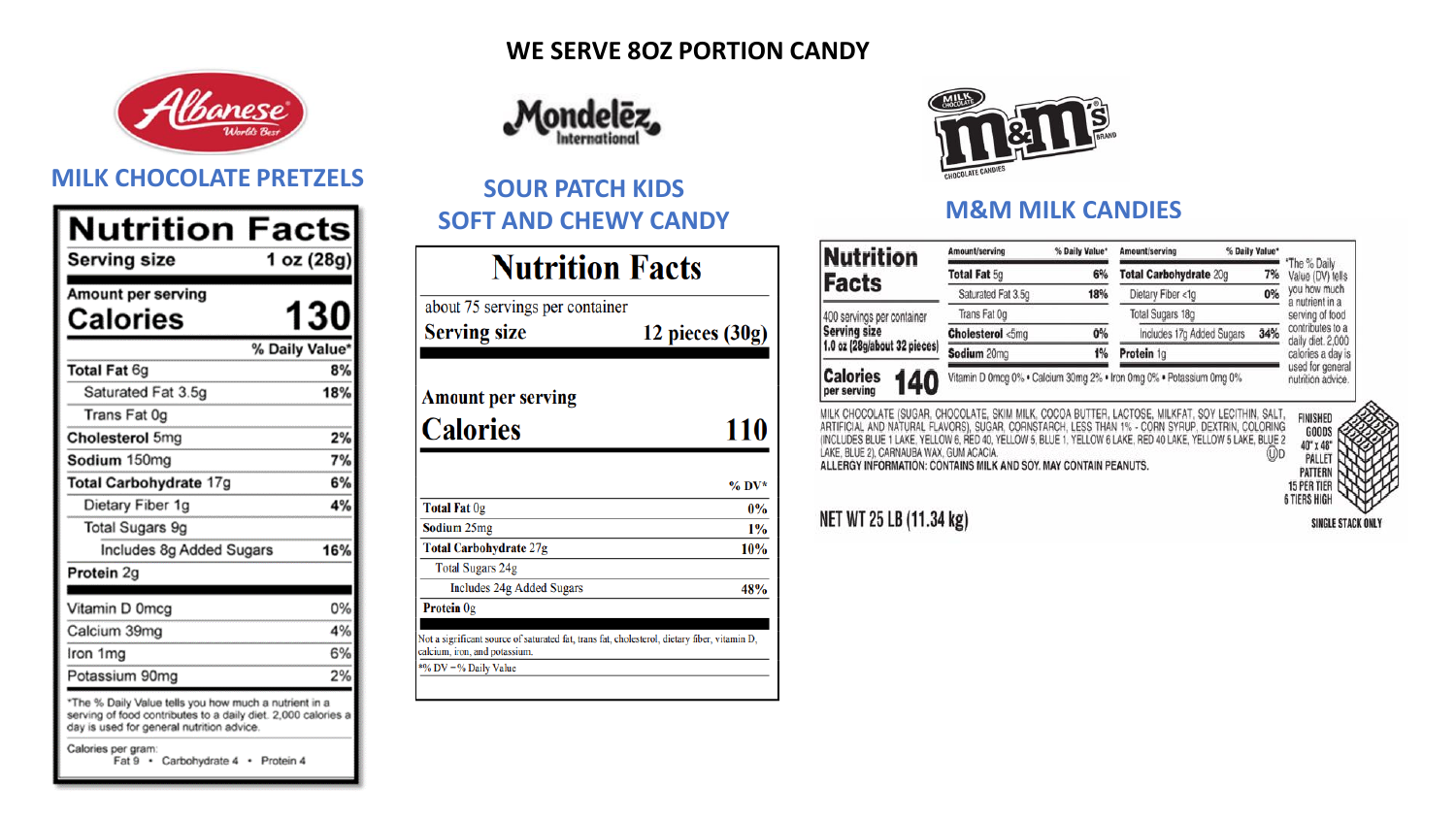### **WE SERVE 8OZ PORTION CANDY**



### **M&M PEANUT CANDIES**

| <b>Nutrition</b>                      | Amount/serving         | % Daily Value* | Amount/serving                                                           | % Daily Value* |                                       |
|---------------------------------------|------------------------|----------------|--------------------------------------------------------------------------|----------------|---------------------------------------|
| Facts                                 | Total Fat 7g           | 9%             | Total Carbohydrate 17g                                                   | 6%             | The % Daily<br>Value (DV) tells       |
|                                       | Saturated Fat 3q       | 15%            | Dietary Fiber 1q                                                         | 4%             | you how much<br>a nutrient in a       |
| 400 servings per container            | Trans Fat Og           |                | <b>Total Sugars 15g</b>                                                  |                | serving of food                       |
| <b>Serving size</b>                   | <b>Cholesterol Oma</b> | 0%             | Includes 13g Added Sugars                                                | 26%            | contributes to a<br>daily diet. 2,000 |
| 1.0 OZ (28g / about 12 pieces)        | Sodium 15mg            | 1%             | Protein 3g                                                               |                | calories a day is                     |
| <b>Calories</b><br>140<br>per serving |                        |                | Vitamin D 0mcg 0% . Calcium 30mg 2% . Iron 0.5mg 2% . Potassium 110mg 2% |                | used for genera<br>nutrition advice.  |



# **REESE'S PIECES TWIZTLERS**

| <b>Nutrition Facts</b><br>about 378 servings per container                                                                                                          |                        |
|---------------------------------------------------------------------------------------------------------------------------------------------------------------------|------------------------|
| <b>Serving size</b><br><b>Amount Per Serving</b><br><b>Calories</b>                                                                                                 | 38 pieces (30g)<br>150 |
|                                                                                                                                                                     | % Daily Value*         |
| <b>Total Fat 7g</b>                                                                                                                                                 | 9%                     |
| <b>Saturated Fat 6g</b>                                                                                                                                             | 30%                    |
| <b>Trans Fat Og</b>                                                                                                                                                 |                        |
| <b>Cholesterol Omg</b>                                                                                                                                              | 0%                     |
| Sodium 35mg                                                                                                                                                         | 1%                     |
| <b>Total Carbohydrate 19g</b>                                                                                                                                       | 7%                     |
| Dietary Fiber 1g                                                                                                                                                    | 4%                     |
| <b>Total Sugars 16g</b>                                                                                                                                             |                        |
| <b>Includes 16g Added Sugars</b>                                                                                                                                    | 31%                    |
| Protein 3g                                                                                                                                                          |                        |
| Vitamin D Omcg                                                                                                                                                      | 0%                     |
| Calcium 10mg                                                                                                                                                        | 0%                     |
| Iron 0.6mg                                                                                                                                                          | 4%                     |
| Potassium 90mg                                                                                                                                                      | 2%                     |
| 'The % Daily Value tells you how much a nutrient in a<br>serving of food contributes to a daily diet. 2,000 calories a<br>day is used for general nutrition advice. |                        |



| <b>Nutrition Facts</b><br>about 5 servings per container<br><b>Serving size 4 pieces (28g)</b><br><b>Amount per serving</b><br><b>Calories</b>                      |                    |                |     |
|---------------------------------------------------------------------------------------------------------------------------------------------------------------------|--------------------|----------------|-----|
|                                                                                                                                                                     |                    | % Daily Value* |     |
| <b>Total Fat Og</b>                                                                                                                                                 |                    |                | 0%  |
| <b>Saturated Fat 0g</b>                                                                                                                                             |                    |                | 0%  |
| <b>Trans Fat Og</b>                                                                                                                                                 |                    |                |     |
| <b>Cholesterol Omg</b>                                                                                                                                              |                    |                | 0%  |
| <b>Sodium 60mg</b>                                                                                                                                                  |                    |                | 3%  |
| <b>Total Carbohydrate 22g</b>                                                                                                                                       |                    |                | 8%  |
| Dietary Fiber 0g                                                                                                                                                    |                    |                | 0%  |
| <b>Total Sugars 11g</b>                                                                                                                                             |                    |                |     |
| Includes 11g Added Sugars                                                                                                                                           |                    |                | 22% |
| Protein <1g                                                                                                                                                         |                    |                |     |
|                                                                                                                                                                     |                    |                |     |
| Vitamin D 0mcg                                                                                                                                                      | 0% Calcium 0mg     |                | 0%  |
| Iron 0.3mg                                                                                                                                                          | 0% • Potassium 5mg |                | 0%  |
| *The % Daily Value tells you how much a nutrient in<br>a serving of food contributes to a daily diet. 2,000<br>calories a day is used for general nutrition advice. |                    |                |     |